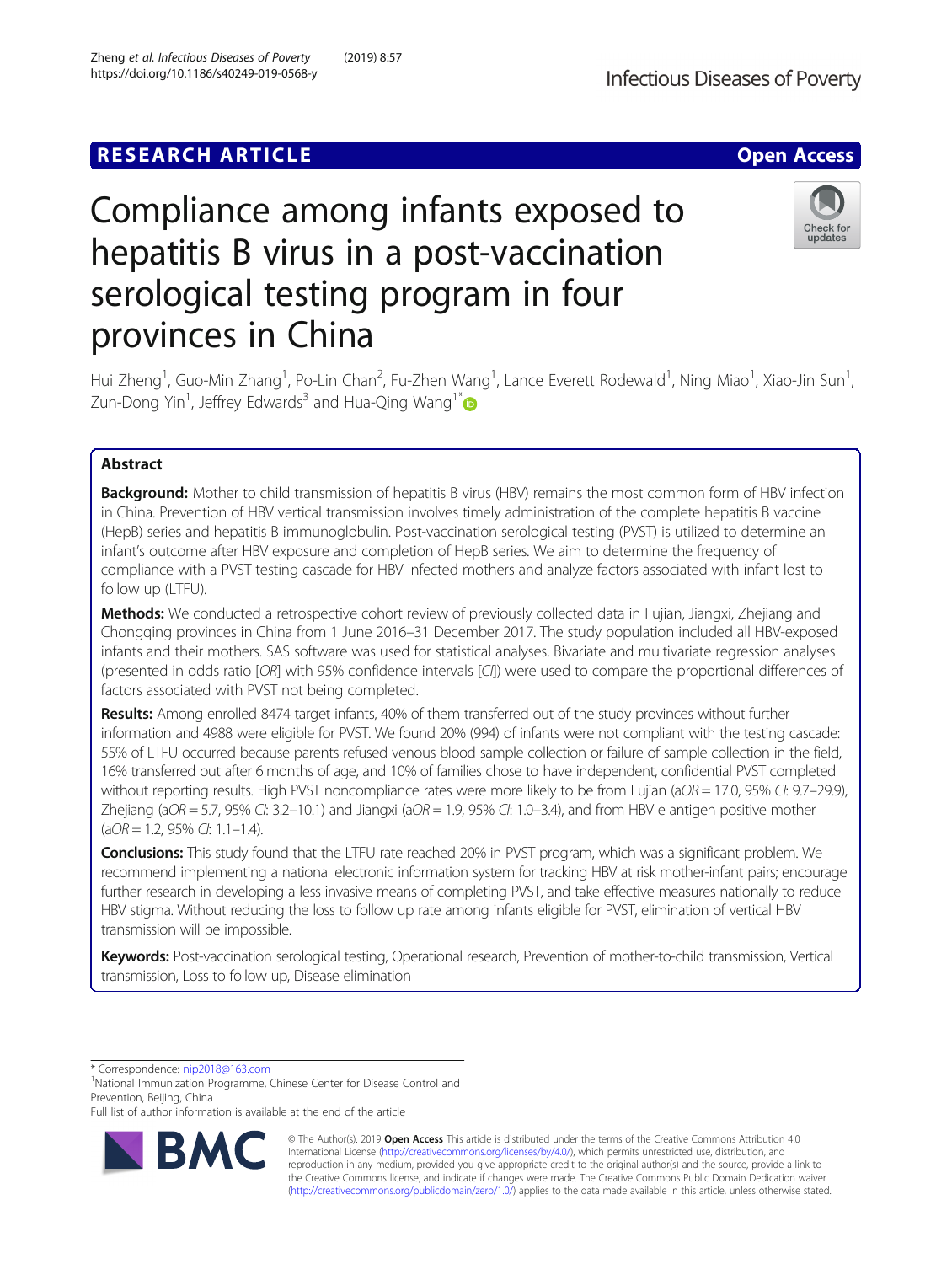# Multilingual abstracts

Please see Additional file [1](#page-6-0) for translations of the abstract into the five official working languages of the United Nations.

# Background

Hepatitis B virus (HBV) is globally endemic, with approximately 257 million chronically infected and nearly 900 000 deaths per year [\[1](#page-6-0), [2\]](#page-6-0). In 2016, the World Health Organization (WHO) issued the Global Health Sector Strategy on Viral Hepatitis 2016–2021, focused on eliminating viral hepatitis as a major public health threat by 2030 [[3\]](#page-6-0). The prevention of mother-to-child transmission (PMTCT) is one of the five core areas of this strategic plan, aiming to achieve an HBV prevalence among children under five years to  $< 0.1\%$  [\[3](#page-6-0)].

China is a highly-endemic country for HBV, with prevaccine era chronic HBV rates of approximately 10%, with the majority of infections secondary to vertical transmission during childbirth  $[4, 5]$  $[4, 5]$  $[4, 5]$  $[4, 5]$ . In response, the Chinese government began providing the hepatitis B vaccine (HepB) for newborns free-of-charge. The government also mandated close collaboration between maternal and child healthcare (MCH) institutions and immunization departments, to promote timely birth dosing (TBD) of HepB within 24 h of delivery and improve completion rates of the three dose vaccination series [\[6](#page-6-0)].

In 2010, an integrated PMTCT (iPMTCT) programme for HIV, syphilis and hepatitis B was established with subsequent expansion throughout China by 2015 [\[7](#page-6-0)]. This programme provided free maternal HBV screening (HBsAg screening) and administration of the TBD and hepatitis B immunoglobulin (HBIG) for infants.

With those efforts, China has demonstrated significant achievements in HBV vertical transmission prevention, with the HBsAg prevalence in children < five years of age at 0.32% in 2014, a 97% reduction from the pre-vaccination era [[8](#page-6-0)].

Despite remarkable success, it is estimated that there remains 16–18 million mothers who could give birth annually in China, nearly 6% of them with chronic HBV infection, and one-third with high HBV viral loads [\[9\]](#page-6-0). Consequently, more than 50 000 Chinese infants would likely acquire chronic HBV infection during birth yearly [[10](#page-6-0)].

The post-vaccination serological test (PVST) for children born from HBsAg positive mothers is utilized to monitor the success or failure of the HepB vaccination series in at risk infants. The PVST is measured by venous sampling at 1–2 months after the third dose of HepB to determine whether HBV exposure is effectively prevented [\[2](#page-6-0), [11](#page-6-0), [12](#page-7-0)]. The WHO and Western Pacific Region emphasize this strategy because from a public health program perspective, PVST identifies program and strategy failures, allowing for improvement of both. Additionally, from individual perspective, it can help to confirm whether the infant is protected, remains susceptible and needs to be revaccinated, or is infected and needs referral to an appropriate healthcare provider.

Thus far, only a few developed countries have successfully implemented routine PVST for infants born at risk for HBV [\[11](#page-6-0)–[14\]](#page-7-0). In the Western Pacific Region, where HBV is highly endemic, no country has demonstrated the ability to scale-up a PVST-based strategy for HBV prevention. In order to evaluate the feasibility, we coordinated with the WHO to take a first look at the implementation of a PVST pilot program in four provinces within China.

At risk infants who do not complete the PVST cascade have an increased danger of developing chronic HBV and associated sequela. In this study, our objectives are to 1) determine the proportion of infants who were lost to follow up (LTFU) within the PVST cascade and 2) potential reasons for LTFU, which could provide insight and guidance for future programming strategies and have significant healthcare policy implications.

## Methods

# Study design and setting

This was a retrospective cohort study utilizing previously collected programmatic data, following the Strengthening the Reporting of Observational Studies in Epidemiology (STROBE) guidelines for observational studies [[15](#page-7-0)].

The PVST program had been implemented in Chongqing Municipality, Zhejiang, Jiangxi and Fujian provinces. In each province, among the urban districts and rural counties whose number of chronic HBV infected pregnancies screened in 2015 were higher than the provincial average level, we randomly selected one urban district and one rural county as research sites. Both of the district and county in Jiangxi Province carried out the PVST cascade through the local immunization system (IS), while in Zhejiang Province they carried out the PVST cascade through local MCH hospitals. In Chongqing and Fujian, the county chose to make the PVST cascade through IS and the district through MCH hospitals in each province.

In each county, the PVST program was organized by county CDC, the difference for IS and MCH was reflected in the details of blood collection. For IS supported counties, all infants get blood sampling and testing completed by the county-level CDC lab. For MCH supported counties, the county CDC cooperates with MCH hospitals, all the infants receive blood sampling and testing within MCH hospitals and the results are provided to county CDC. An enzymelinked immunosorbent assay (ELISA) method was utilized for PVST testing in both of the IS and MCH laboratories and the reagent for HBV sero-markers was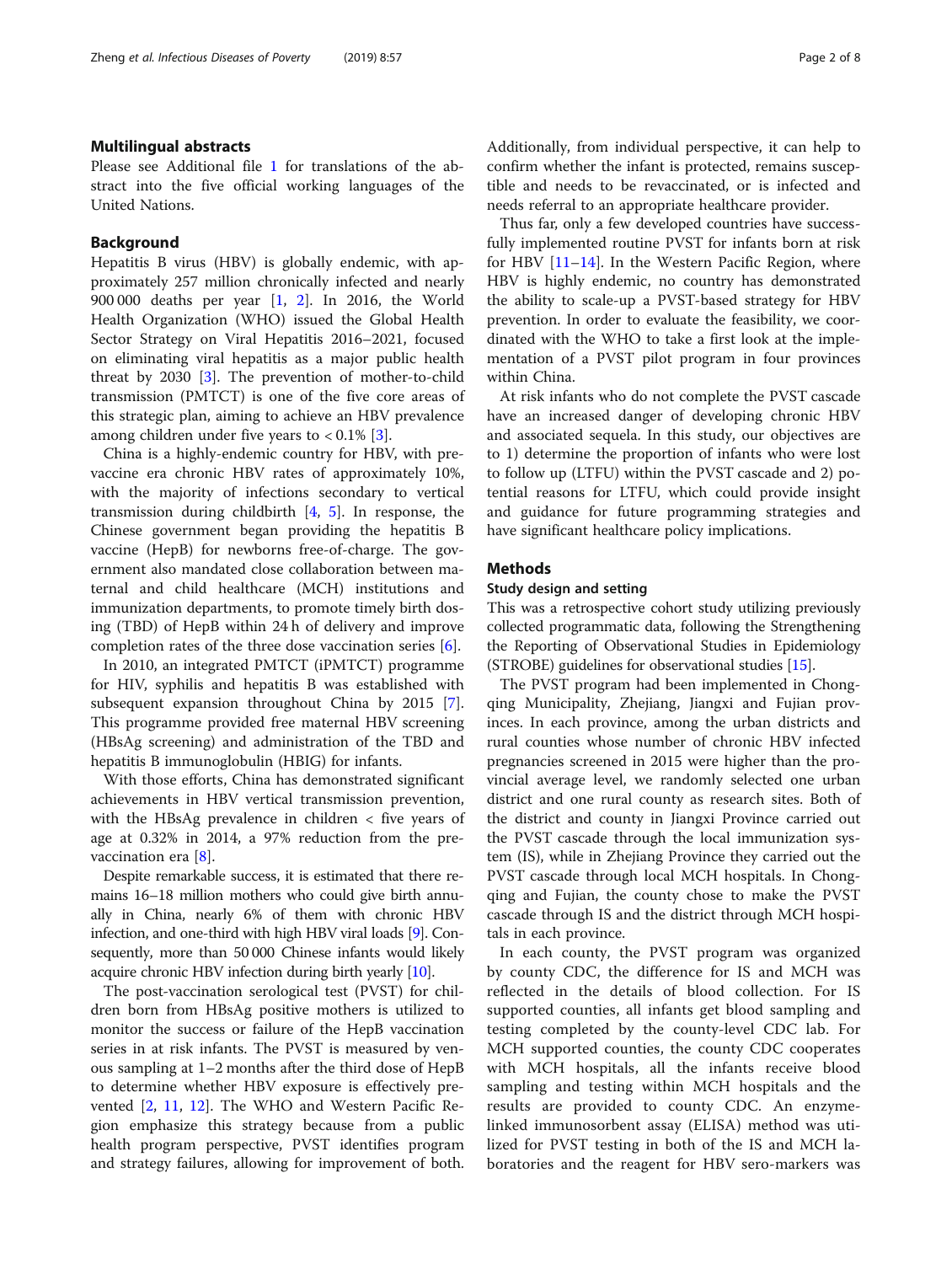from the same manufacturer (Beijing Wantai Biological Pharmacy Enterprise Co. Ltd., Beijing, China).

### Study population

The target population in PVST grogram were HBVexposed infants and their mothers, with the inclusion criteria requiring: 1) the infants were born during 1 Jun 2016–31 Dec 2017; 2) the mother was screened for HBsAg positive; 3) the guardian of infants consented to participate in the project.

# Data source and variables

Variables and data considered to be related to LTFU were extracted from the pilot PSVT program database utilizing a standardized data abstraction form. Data was double-entered into a dedicated database using EPI Data 3.1 (EPI Data Association, Odense, Denmark) and validated for consistency. The PVST database is SPSSbased (IBM Corp, Armonk, NY, USA) and kept by National Immunization program (NIP), Chinese Center for Disease Control and Prevention, the project SPSS database for 2016–2017 have been cleaned and validated by NIP data team.

Study variables included: mother's age, parity, education, mothers' HBV infected status, region, infant birthdate, infant hepatitis B vaccination information, date of PVST completion, reasons for not completing PVST. The definition for LTFU was:

- 1) refused or failure to obtain blood: the parents/ guardians directly refused venous blood collection, or the nurses could not draw out blood sample;
- 2) transfer out: the child left the pilot county before a PVST could be completed;
- 3) request to delay blood testing; the parents/ guardians wanted to delay PVST until after the child is one year old;
- 4) self-test for privacy: parents/guardians chose to do PVST testing in a different laboratory and the results would be kept by them without feedback to CDC;
- 5) wrong contact information: the cellphone number that the parents/guardians provided was incorrect and they could not be contacted;
- 6) others: included not reaching the PVST interval of at least one month after the third dose vaccination, or the parents had no time to take child to complete the PVST.

# Statistic analysis

SAS software (version9.4, SAS Institute, Inc., Cary, NC, USA) was used for statistical analyses. We utilized descriptive statistics for demographic data and the reasons for LTFU. Results were presented as frequency and proportions.

Bivariate and multivariate regression analyses (presented in odds ratio [OR] with 95% confidence intervals [CI]) were used to compare the proportional differences of factors associated with PVST not been completed. The statistical significance was considered for those results with a two-tailed  $P < 0.05$ .

# Results

# Base information

There were 8474 infants and their mothers enrolled in the study; 3365 (40%) of the infants transferred out of their birth county after discharge from the hospital and no further data was available on them (see Fig. [1\)](#page-3-0). Another 121 infants were excluded secondary to not completing the third hepatitis B vaccination dose or not meeting the minimum time interval following the third dose. Among the 4988 infants who met PVST criteria, 20% (994) did not complete the testing cascade (see Fig. [1](#page-3-0)).

### Demographic characteristics of LTFU infants

Of the 4988 eligible PVST infants' mothers, 1828 (37%) were from Fujian, 1706 (34%) were from Jiangxi, and 1063 (21%) and 391 (8%) were from Zhejiang and Chongqing respectively (see Table [1\)](#page-4-0). Among those HBsAg positive mothers, 1645 (33%) were HBV e antigen positive. There were 994 infants (20%) who did not receive serologic testing after the third dose of HepB vaccine. The noncompliance rates in Fujian, Jiangxi, Zhejiang and Chongqing were 38, 6, 17 and 4% respectively.

# Potential reasons for LTFU

Among children who did not complete PVST, 55% were because parents refused venous blood sample collection or failure of sample collection in the field, 16% were due to transferring out after 6 months old, and 10% were due to their parents wanting to delay serological testing to 12 months or later (see Fig. [2](#page-4-0)). There were 98 (10%) infants who received PVST without reporting results through families seeking independent, confidential testing. Lastly, 76 infants (8%) were LTFU for providing wrong contact information.

Infant venous blood sample collecting difficulties accounted for 61% in Fujian and 84% in Jiangxi of PVST noncompliance. In Zhejiang, nearly 50% of PVST noncompliance occurred to parents wanting to delay the test. Finally, for PVST noncompliant in Fujian, infant immigration from birthplace with their parents was 19%.

In the multivariable analysis, high PVST noncompliance rates were more likely to be from Fujian ( $aOR =$ 17.0, 95% CI: 9.7–29.9), Zhejiang (aOR = 5.7, 95% CI: 3.2–10.1) and Jiangxi (aOR = 1.9, 95% CI: 1.0–3.4), and from HBV e antigen positive mother ( $aOR = 1.2$ , 95% *CI*: 1.1–1.4), see Table [2](#page-5-0). No statistically significant differences were seen among mothers'age, education or parity.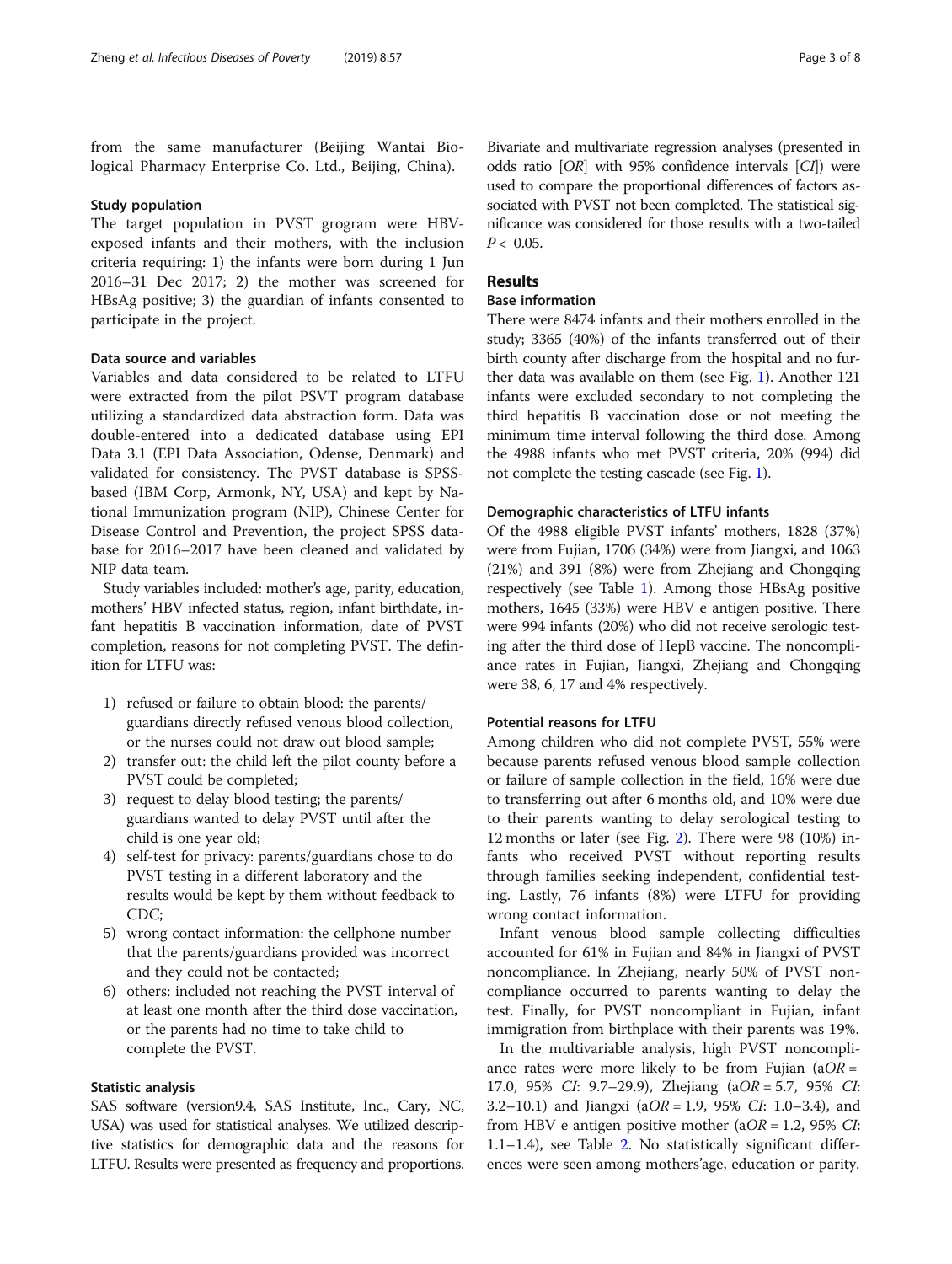<span id="page-3-0"></span>

# **Discussion**

Our study found that LTFU within the PVST cascade was 20% in the four study provinces and varied from 4% in Chongqing to 38% in Fujian. The main reasons for LTFU among infants completing all three HepB doses were because parents either refused venous blood sample collection or there was a failure of sample collection in the field, which accounted for more than 50% of LTFU. We also found there was a higher risk for LTFU among those mothers who were HBV e antigen positive. Lastly, transferring out of the study provinces accounted for losing follow up data on a large proportion (40%) of the total infant cohort.

This study is the first look within China focusing on the feasibility of a PVST cascade, the frequency of LTFU and factors associated with LTFU. Of the 20% of families not compliant with the PVST cascade, the highest proportion were found to be in Fujian Province (38%). Among previous studies, LTFU rates for PVST were greater than 20% in United States, while in United Kingdom the LTFU rate reported was approximately 10% [[11,](#page-6-0) [13](#page-7-0)]. Thus, even in more developed countries, LTFU for PVST among infants at high risk for developing chronic HBV infected remains significant.

After Fujian Province, we found the LTFU rate was highest in Zhejiang (17%), and Jiangxi (6%) while Chongqing had the lowest rate (4%). In addition, besides those infants with clear immunization information but being LTFU, there were also 68% in Chongqing, 51% in Fujian,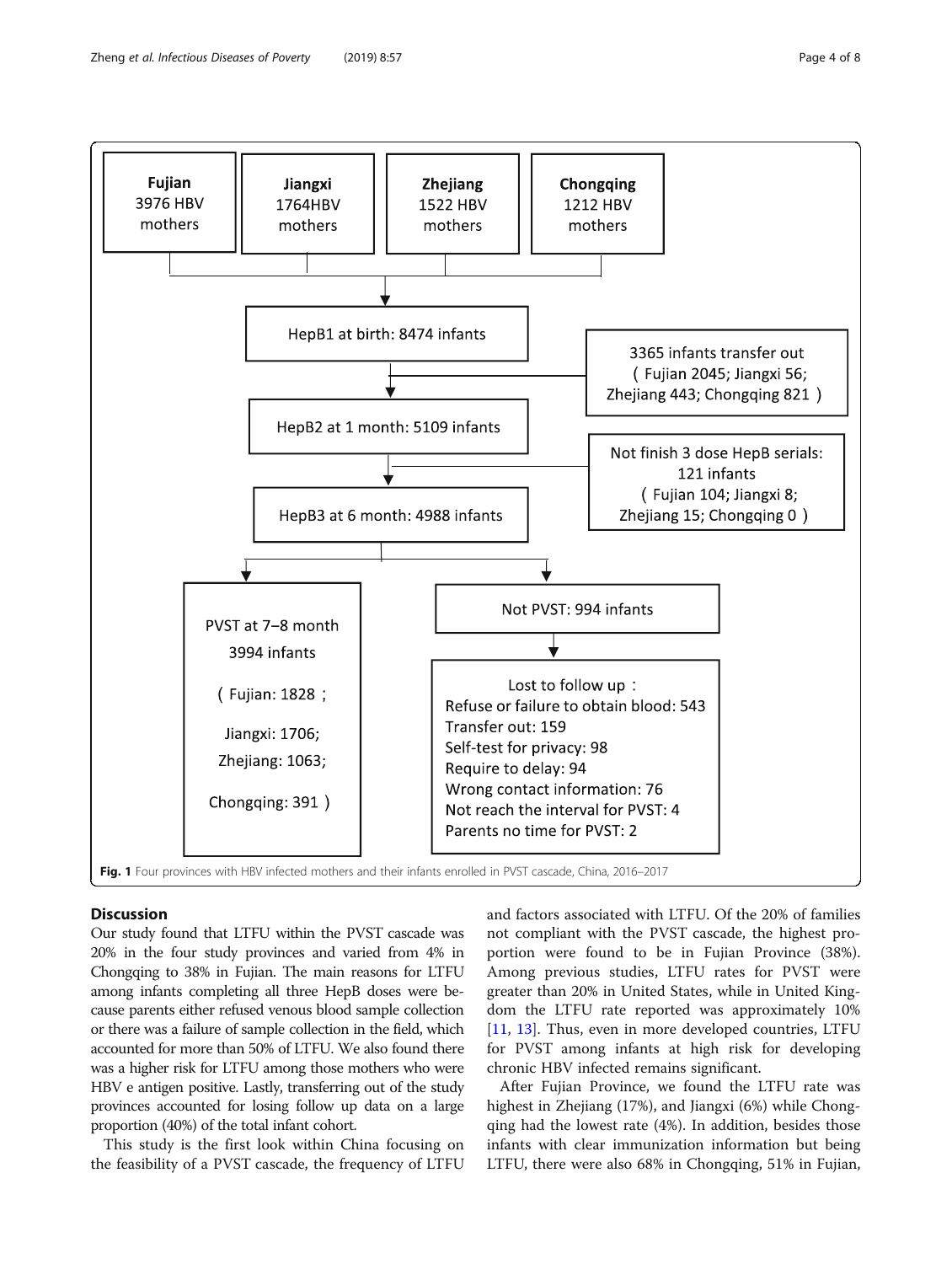| Page 5 |
|--------|
|        |

|                           | Fujian |       | Jiangxi |       | Zhejiang |       | Chongqing |       | Total |       |
|---------------------------|--------|-------|---------|-------|----------|-------|-----------|-------|-------|-------|
|                           | n.     | (% )  | n       | (% )  | n.       | (% )  | n         | (% )  | n     | (% )  |
| Age group (years old)     |        |       |         |       |          |       |           |       |       |       |
| $15 - 24$                 | 174    | (10)  | 576     | (34)  | 112      | (11)  | 100       | (26)  | 962   | (19)  |
| $25 - 29$                 | 787    | (43)  | 748     | (44)  | 411      | (39)  | 163       | (42)  | 2109  | (42)  |
| $30 - 34$                 | 608    | (33)  | 274     | (16)  | 326      | (31)  | 83        | (21)  | 1291  | (26)  |
| $35 - 49$                 | 259    | (14)  | 108     | (6)   | 214      | (20)  | 45        | (12)  | 626   | (13)  |
| Education                 |        |       |         |       |          |       |           |       |       |       |
| Primary school and lower  | 451    | (25)  | 186     | (11)  | 79       | (7)   | 15        | (4)   | 731   | (15)  |
| Middle hool               | 1224   | (67)  | 1285    | (75)  | 565      | (53)  | 259       | (66)  | 3333  | (67)  |
| Bachelor degree and above | 153    | (8)   | 235     | (14)  | 419      | (39)  | 117       | (30)  | 924   | (19)  |
| Parity                    |        |       |         |       |          |       |           |       |       |       |
|                           | 490    | (25)  | 593     | (11)  | 305      | (7)   | 166       | (4)   | 1554  | (15)  |
| $\geq$ 2                  | 1338   | (67)  | 1113    | (75)  | 758      | (53)  | 225       | (66)  | 3434  | (67)  |
| HBV e antigen             |        |       |         |       |          |       |           |       |       |       |
| Negative                  | 1131   | (62)  | 1225    | (72)  | 515      | (49)  | 239       | (61)  | 3110  | (63)  |
| Positive                  | 664    | (36)  | 337     | (20)  | 498      | (47)  | 146       | (37)  | 1645  | (33)  |
| Not test                  | 33     | (2)   | 144     | (8)   | 50       | (5)   | 6         | (2)   | 233   | (5)   |
| Total                     | 1828   | (100) | 1706    | (100) | 1063     | (100) | 391       | (100) | 4988  | (100) |

<span id="page-4-0"></span>Table 1 The characteristic of mothers with HBV in four provinces, China, 2016-2017

32% in Jiangsu and 29% in Zhejiang of initially enrolled infants in hospitals who could not be followed up due to changing their living areas. This widely varied LTFU rate might also be related to the migration of families within these particular provinces. Based upon the sixth national census, population migration was reported at 17% within China, with the primary flow moving from the Central and Western provinces and an increase in migration towards the East provinces and other more economically developed areas [[16\]](#page-7-0). Chongqing, located in Southwest of China, had the higher proportion of movement of families to other regions while Fujian and Zhejiang provinces, located in East area, reported the higher newly registered inhabitants. This is consistent with our observation that there was a higher infant transferred out rate in Chongqing than the other three provinces.

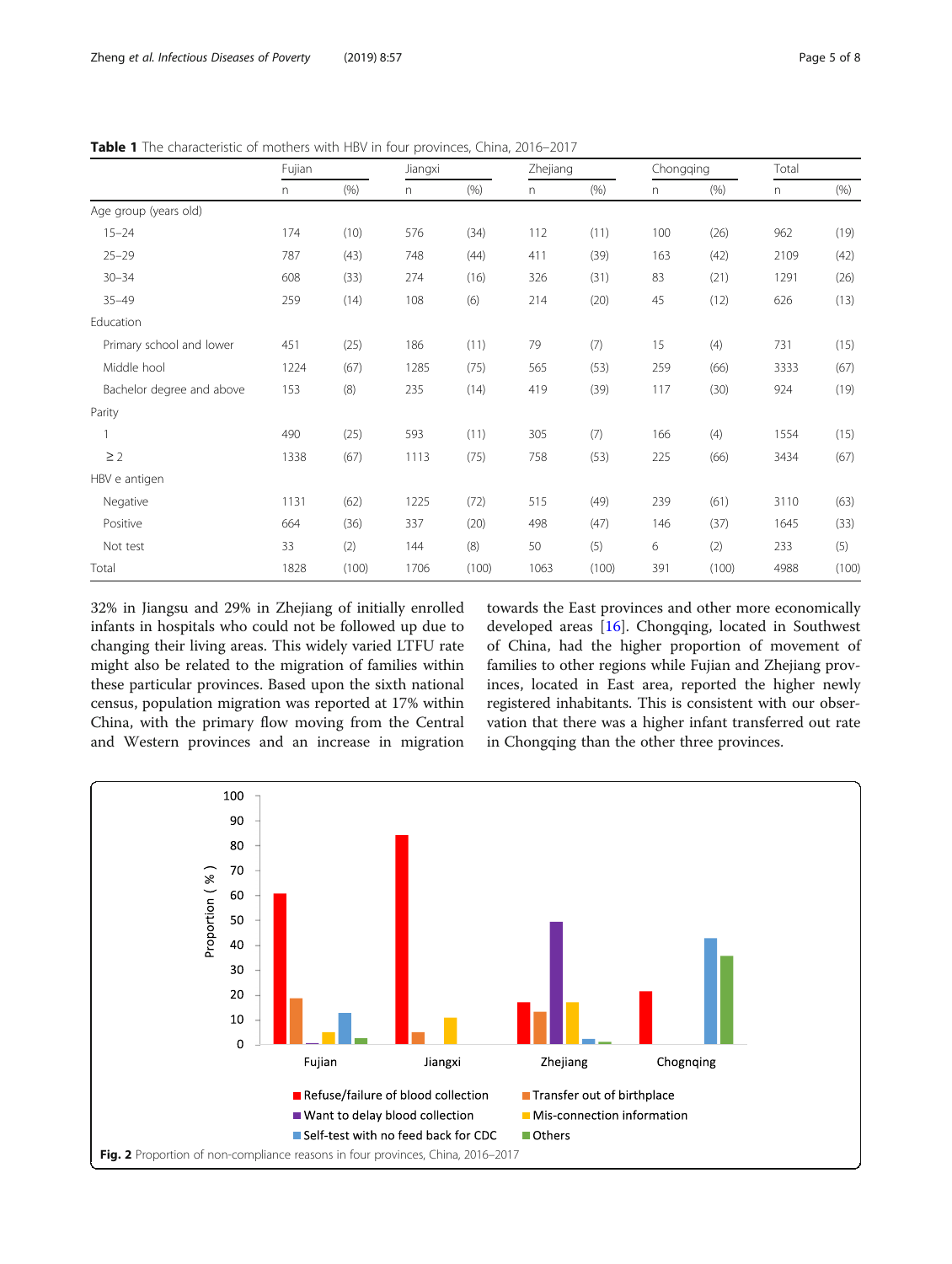<span id="page-5-0"></span>Table 2 Risk factors associated with PVST not being completed in four provinces, China, 2016–2017

|                                      | No. of<br>observations | Non-compliance |      | Crude analysis  |            | Multivariable analysis |            |  |
|--------------------------------------|------------------------|----------------|------|-----------------|------------|------------------------|------------|--|
|                                      |                        | n.             | $\%$ | OR (95% CI)     | $P$ -value | aOR (95% CI)           | $P$ -value |  |
| Province                             |                        |                |      |                 |            |                        |            |  |
| Fujian                               | 1828                   | 696            | 38.1 | $0.1(0.0-0.1)$  | < 0.001    | 17.0 (9.7-29.9)        | < 0.001    |  |
| Jiangxi                              | 1706                   | 102            | 6.0  | $0.6(0.3-1.0)$  |            | $1.9(1.0-3.4)$         |            |  |
| Zhejiang                             | 1063                   | 182            | 17.1 | $0.2(0.10-0.3)$ |            | $5.7(3.2 - 10.1)$      |            |  |
| Chongging                            | 391                    | 14             | 3.6  | Reference       |            | Reference              |            |  |
| Age group of mothers (years old)     |                        |                |      |                 |            |                        |            |  |
| $15 - 24$                            | 962                    | 124            | 12.9 | $2.0(1.5-2.6)$  | < 0.001    | $1.1(0.8-1.6)$         | 0.90       |  |
| $25 - 29$                            | 2109                   | 409            | 19.4 | $1.2(1.0-1.5)$  |            | $1.0(0.8-1.3)$         |            |  |
| $30 - 34$                            | 1291                   | 319            | 24.7 | $0.9(0.7-1.1)$  |            | $1.1(0.8-1.4)$         |            |  |
| $35 - 49$                            | 626                    | 142            | 22.7 | Reference       |            | Reference              |            |  |
| Education of mother                  |                        |                |      |                 |            |                        |            |  |
| Primary school and lower             | 731                    | 208            | 28.5 | $2.3(1.8-2.9)$  | < 0.001    | $1.2(0.9-1.6)$         | 0.54       |  |
| Middle school                        | 3333                   | 649            | 19.5 | $1.4(1.1-1.7)$  |            | $1.1(0.9-1.4)$         |            |  |
| Bachelor degree and above            | 924                    | 137            | 14.8 | Reference       |            | Reference              |            |  |
| Parity of mother                     |                        |                |      |                 |            |                        |            |  |
| 1                                    | 1554                   | 254            | 16.3 | $0.7(0.6-0.8)$  | < 0.001    | $0.8(0.7-1.0)$         | 0.21       |  |
| $\geq$ 2                             | 3434                   | 740            | 21.5 | Reference       |            | Reference              |            |  |
| HBV e antigen of mother <sup>a</sup> |                        |                |      |                 |            |                        |            |  |
| Positive                             | 1645                   | 397            | 24.1 | $1.5(1.2-1.6)$  | < 0.001    | $1.2(1.1-1.4)$         | < 0.001    |  |
| Negative                             | 3110                   | 573            | 18.4 | Reference       |            | Reference              |            |  |
| Gender of children                   |                        |                |      |                 |            |                        |            |  |
| Male                                 | 2657                   | 535            | 20.1 | $1.0(0.9-1.2)$  | 0.72       |                        |            |  |
| Female                               | 2331                   | 459            | 19.7 | Reference       |            |                        |            |  |
| Total                                | 4988                   | 994            | 19.9 | $\equiv$        |            |                        |            |  |

<sup>a</sup> missing 233 for HBV e antigen un-testing; – Not applicable

The second reason for Fujian and Jiangxi having higher LTFU rates was likely because of the highly HBV endemic context within these provinces. The HBsAg prevalence was more than 15% in Fujian and 13% in Jiangxi [[5\]](#page-6-0). The large number of PVST target infants possibly made the implementation strategy logistically more complex.

In China, maternal HBV screening and infant vaccination results are registered in separate electronic data systems, which belong to the MCH and NIP. There is currently no cross-platform information sharing capabilities between these two systems. Additionally, there were limitations in the ability to share electronic data regarding infant vaccinations between provinces. Therefore, movement of families within different provinces makes PVST care continuity challenging. Establishment of a national information system with integrated children vaccination information and maternal screening at the national level, would likely significantly improve PVST implementation, improve follow up and ultimately lead to a reduction in the frequency of HBV vertical transmission.

We found that a key factor for LTFU was the difficulty of venous blood sample collection from infants, which accounted for more than 50% of PVST noncompliance. Another recent study found that only two thirds of infants eligible for PVST were successful with completing the necessary venous blood testing [\[17\]](#page-7-0). Although using venous blood to test HBV sero-markers by ELISA would get accurate results  $[18]$  $[18]$ , it is currently unsuitable for scaled-up monitoring for routine work out of hospital.

Venous sampling of infants can be challenging and requires a skill set that is not easily achieved. Consequently, parental emotions around infant blood draws, especially difficult ones, can impede success. Alternative methods of blood sample collection and detection, such as using a finger stick source for an HBV rapid test [[19](#page-7-0)], are crucial to improving PVST compliance going forward.

We also found those infants from HBV e antigen positive mothers had a higher risk of LTFU than those from HBV e antigen negative mothers. This might be due to the HBV stigma existing within China [[20](#page-7-0)–[23](#page-7-0)]. In 2010, the Ministry of Health together with Ministry of Education mandated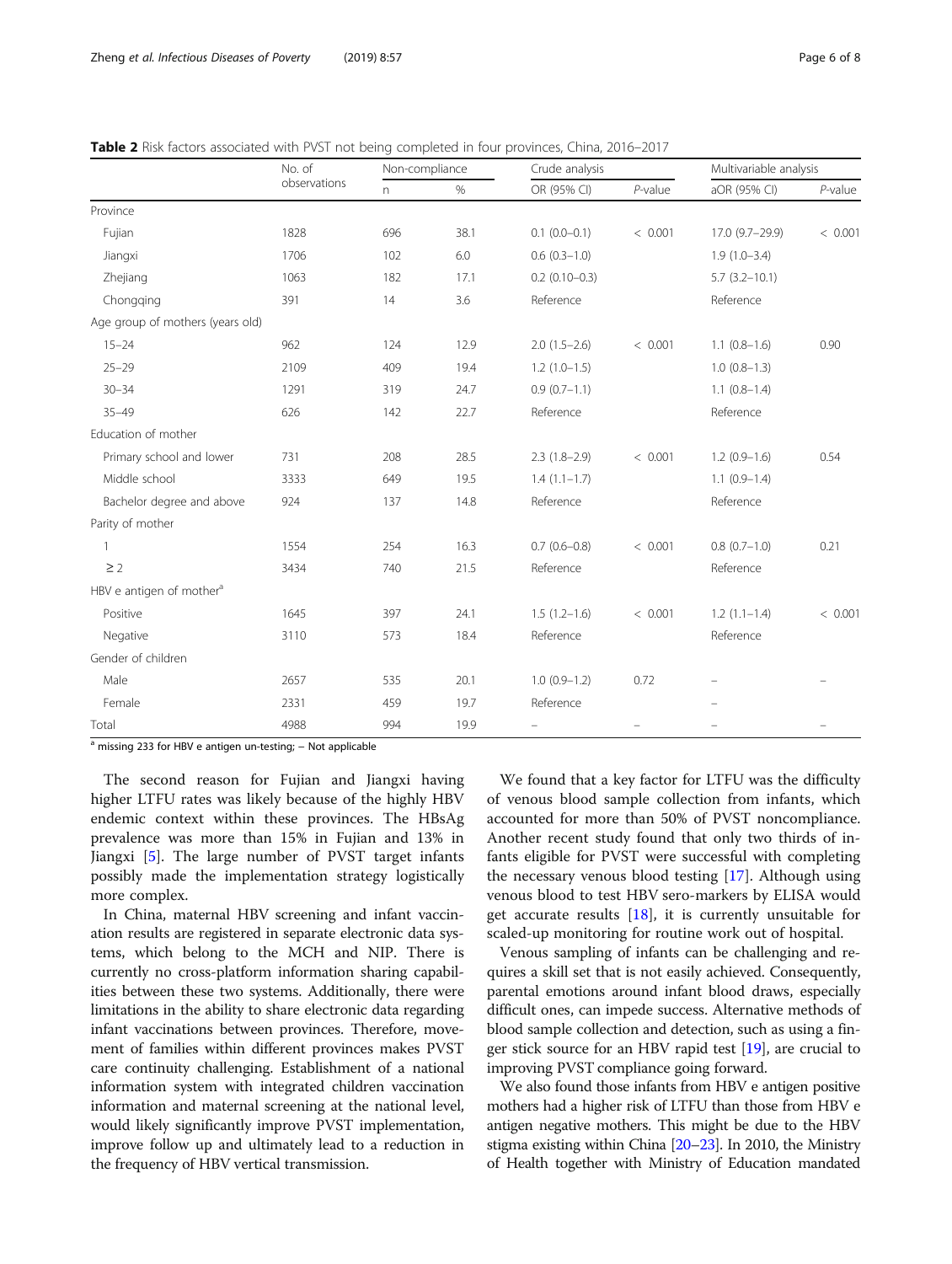<span id="page-6-0"></span>that children cannot be limited to school or nursery for being HBsAg positive [[24\]](#page-7-0). Regardless, some parents remain concerned about testing results being known by others, which could affect children's future study and life. This stigma is especially challenging for HEAP mothers because they have a higher risk of HBV vertical transmission [2]. Additionally, 10% of the noncompliant infants in our study completed PVST independently, without providing feedback about the testing results, which supports the theory of stigma impact of parental decision making.

# Strengths & limitations

The strength of our study was the accuracy of data, which was based on a high-quality database obtained from a prospectively designed study on PVST. Information on each mother-infant pair was recorded and validated, which reduces the risk of error and bias. This study had two primary limitations. First, 40% of the PVST mother-infant pairs transferred out of the study areas and there was no further information available on them. Secondly, our study data was from only four of 34 provinces within China, which may not be representative for whole country.

# Conclusions

This study found that LTFU is a significant problem with implementation of a PVST program. Until the LTFU rate can be reduced, achieving further meaningful reductions in the vertical transmission of HBV will remain challenging. We recommend implementing a national electronic information system for tracking HBV at risk motherinfant pairs. We also strongly encourage further research in developing a less invasive means of completing postvaccination serological testing for HBV. Lastly, stigma surrounding HBV infection remains and needs to be addressed collaboratively to reduce this unnecessary burden by the Nation Health Commission and others.

# Additional file

[Additional file 1:](https://doi.org/10.1186/s40249-019-0568-y) Multilingual abstracts in the five official working languages of the United Nations. (PDF 616 kb)

### Abbreviations

CI: Confidence intervals; ELISA: Enzyme-linked immunosorbent assay; HBIG: Hepatitis B immunoglobulin; HBV: Hepatitis B virus; HepB: Hepatitis B vaccine; iPMTCT: Integrated PMTCT; IS: Immunization system; LTFU: Lost to follow up; MCH: Maternal and child healthcare; OR: Odds ratio; PMTCT: Prevention of mother-to-child transmission; PVST: Post-vaccination serological testing; TBD: Timely birth dosing; WHO: World Health Organization

#### Acknowledgements

We would like to express our thanks to the Fujian, Jiangxi, Zhejiang and Chongqing provincial and prefecture staff who contributed to the field work.

#### Authors' contributions

HZ, G-MZ, F-ZW and P-LC designed the study; HZ, G-MZ, F-ZW, NM and X-JS participated in the field work, data collection; LER, Z-DY and H-QW were

responsible for site supervision and article data review; HZ, J and E made data analysis and drafted the manuscript. All authors read and approved the final manuscript.

#### Funding

This project was funded by China-WHO Biennial Collaborative Projects (No. 201552352); Scientific research project of China CDC (No. 031809 Research on post-vaccination serological testing for newborns from hepatitis b virus chronically infected mothers; 031806 Study on the Prevention Effects of Different Interventions on the Children Born from HBsAg Positive Mothers).

#### Availability of data and materials

The dataset used and analyzed during the current study is available from the corresponding author on reasonable request.

#### Ethics approval

The China CDC Ethical Review Committee approved the project as a program evaluation (certificate number: 201815). All subjects have been deidentified within the study database.

#### Competing interests

We wish to state that there are no known conflicts of interest associated with this publication. There is no significant financial support for this work that could have influenced its outcome.

#### Author details

<sup>1</sup>National Immunization Programme, Chinese Center for Disease Control and Prevention, Beijing, China. <sup>2</sup>HIV, Hepatitis and STI, WHO Regional Office for the Western Pacific, Manila, Philippines. <sup>3</sup>Department of Global Health University of Washington, Seattle, Washington, USA.

#### Received: 16 January 2019 Accepted: 10 June 2019

**A REAL AND A REAL PROPERTY AND A REAL PROPERTY** 

#### References

- 1. World Health Organization. Global Hepatitis Report 2017. Geneva: World Health Organization; 2017. [https://www.who.int/hepatitis/publications/](https://www.who.int/hepatitis/publications/global-hepatitis-report2017/en/) [global-hepatitis-report2017/en/.](https://www.who.int/hepatitis/publications/global-hepatitis-report2017/en/) Accessed 6 May 2019
- 2. World Health Organization. Hepatis B vaccination: position paper. Weekly epidemiological record. 2017;27(7):369–92.
- 3. World Health Organization. Global Hepatitis Sector Strategy on Viral Hepatitis 2016–2021. Geneva: World Health Organization; 2016. [https://](https://www.who.int/hepatitis/strategy2016-2021/portal/en/) [www.who.int/hepatitis/strategy2016-2021/portal/en/.](https://www.who.int/hepatitis/strategy2016-2021/portal/en/) Accessed 6 May 2019
- 4. Dai ZC, Qi GM. Viral Hepatitis in China (Part One): Seroepidemiological Survey in Chinese Population, 1992–1995. Beijing: Scientific and Technical Documentation Press; 1997. (In Chinese)
- 5. Ministry of Health, Chinese Center for Disease Control and Prevention. The National Report of Hepatitis B Sero-survey in China. Beijing: People's Medical Publishing House; 2010. (In Chinese)
- 6. Liang X, Bi S, Yang W, Wang L, Cui G, Cui F, et al. Epidemiological serosurvey of hepatitis B in China--declining HBV prevalence due to hepatitis B vaccination. Vaccine. 2009;27(47):6550–7.
- 7. Wang AL, Qiao YP, Wang LH, Fang LW, Wang F, Jin X, et al. Integrated prevention of mother-to-child transmission for human immunodeficiency virus, syphilis and hepatitis B virus in China. Bull World Health Organ. 2015; 93(1):52–6.
- 8. Cui F, Shen L, Li L, Wang H, Wang F, Bi S, et al. Prevention of Chronic Hepatitis B after 3 Decades of Escalating Vaccination Policy, China. Emerg infectious Dis. 2017;23(5):765–72.
- Zheng H, Cui FQ, Wang FZ, Huang LF, Shao XP, Du JF, et al. The epidemiology of hepatitis B virus infection in women of reproductive age in highly endemic areas in China. J Viral Hepat. 2018;25(1):88–96.
- 10. Cui F, Woodring J, Chan P, Xu F. Considerations of antiviral treatment to interrupt mother-to-child transmission of hepatitis B virus in China. Int J Epidemiol. 2018;47(5):1529–37.
- 11. Centers for Disease Control and Prevention. Postvaccination serologic testing results for infants aged <=24 months exposed to hepatitis B virus at birth: United States, 2008–2011. MMWR Morb Mortal Wkly Rep. 2012;61:768–71.